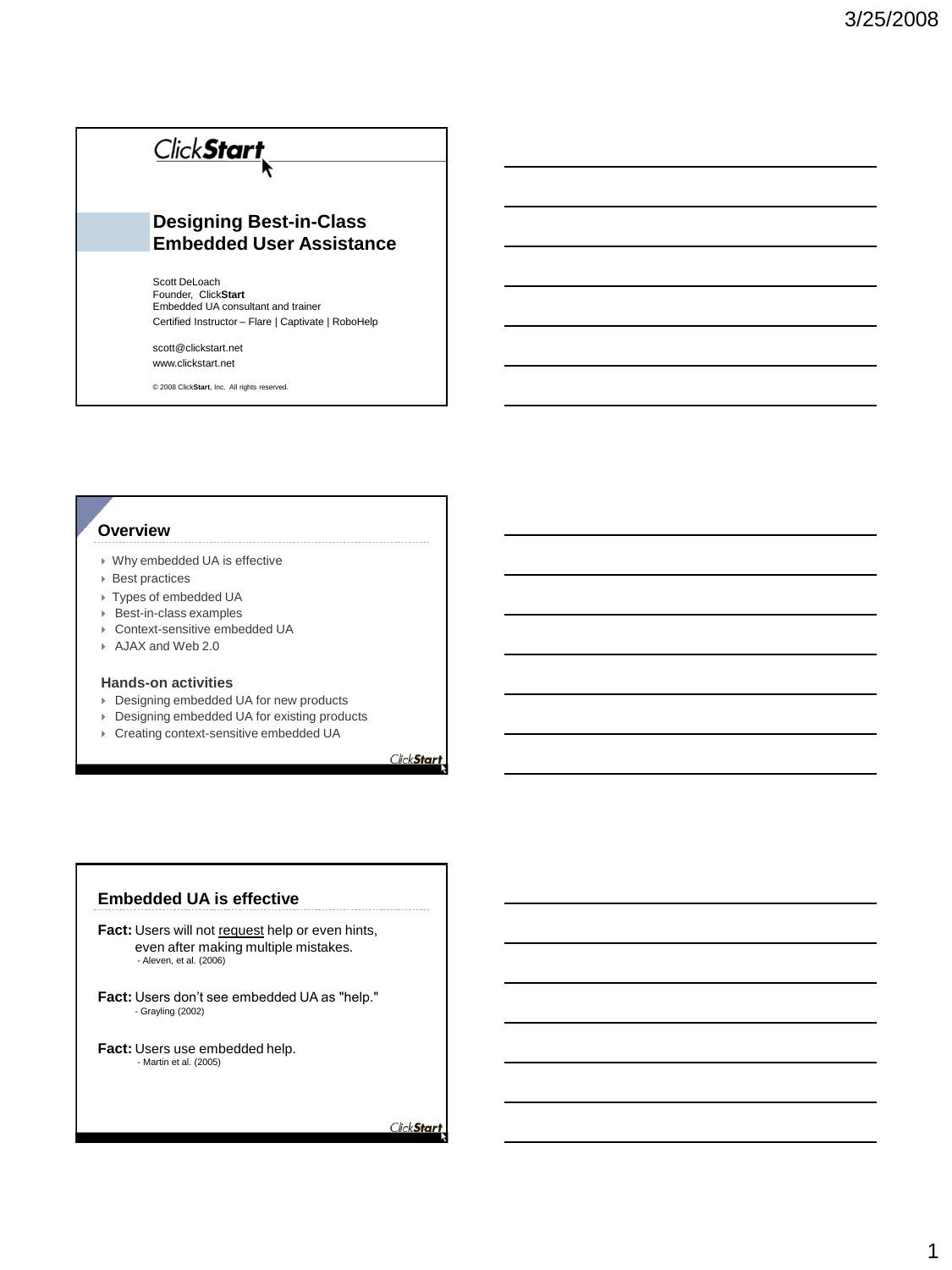### **Embedded UA best practices**

- $\triangleright$  Provide information at the point of use
- ▶ Write topics to answer user questions
- Combine embedded UA with external help
- Provide focused help links ('Tell me more,' 'Tips,' 'Why?') Miller & Remington (2004), Reuning (2004)
- Use text links, not icon links - McElwain, et al. (2002)
- ▶ Use unique formatting for UA links - Spool, et al. (1998)







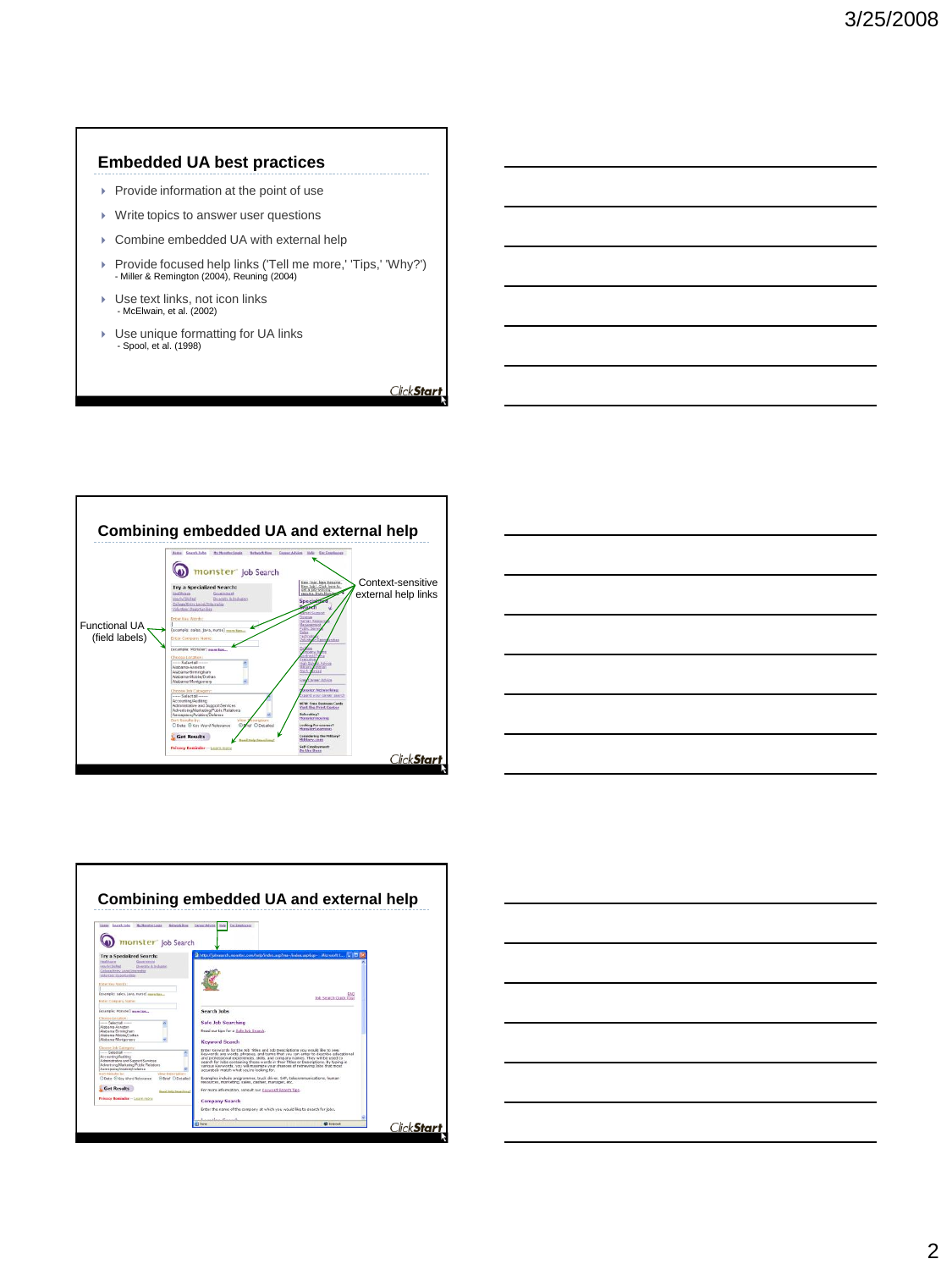### **Functional UA - user questions**

**Descriptions** "What does this button do?"

**Reminders** "What does this acronym mean?"

**Examples** "What's a good password?"

**Exceptions** "What if I have two middle names?"

**Relationships and dependencies** "How do these settings relate to each other?"

**Functional UA - best practices**

- Embed field-level help for required fields
- Provide examples Große & Renkl (2006), Moallem (2003)
- $\blacktriangleright$  Provide minimums and maximums
- **Link to conceptual and procedural help topics** when needed
- ▶ Group related topics

ClickStart



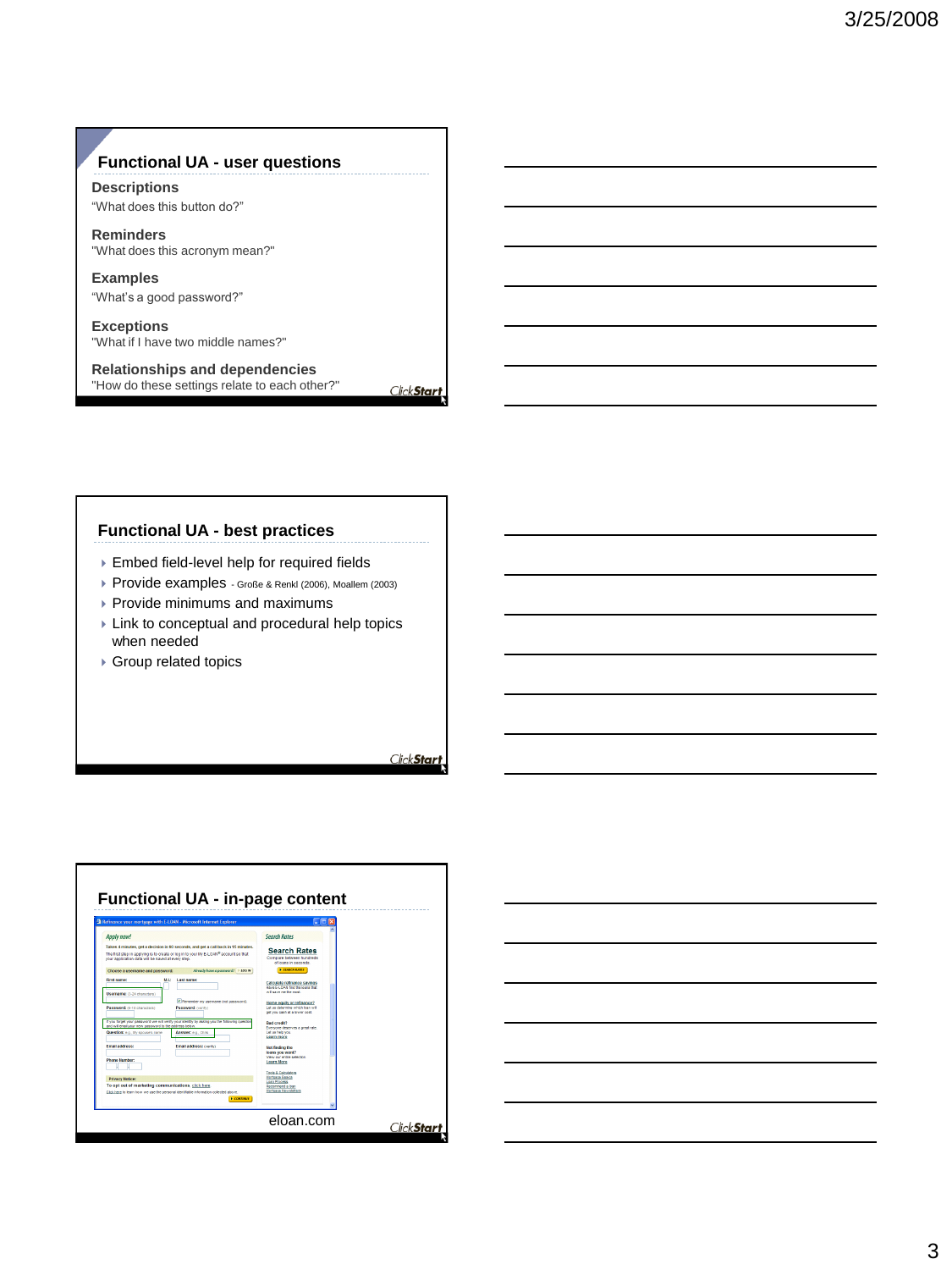









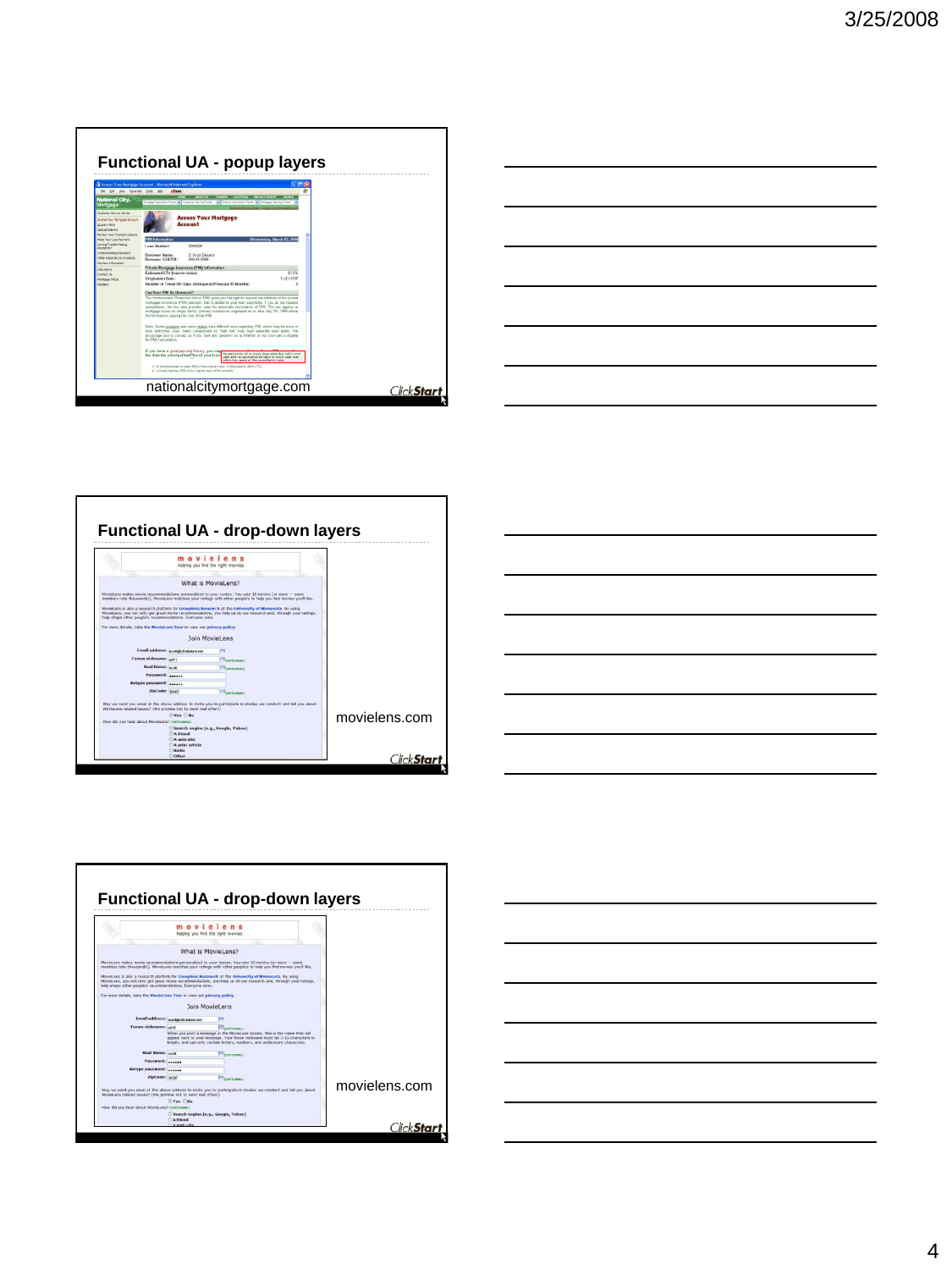|                                                                                   | <b>Functional UA - dedicated panel</b>                                                                                                                                   |
|-----------------------------------------------------------------------------------|--------------------------------------------------------------------------------------------------------------------------------------------------------------------------|
| <b>Alamo</b><br><b>RATES &amp; RESERVATIONS</b>                                   | LOCATIONS<br>CARS<br><b>HOT DEALS EXISTING RESERVATION</b>                                                                                                               |
| alamn com                                                                         | >> membership >> business travel >> programs >> travel tools >> rental policies >> contactius                                                                            |
|                                                                                   | * Required Fields<br>Step 1: Tell us about your trip                                                                                                                     |
| <b>Helpful Information</b>                                                        | <b>Country of Residence?</b>                                                                                                                                             |
| Country of Residence: This is                                                     | ÷<br>Select)                                                                                                                                                             |
| required in order for us to provide you                                           | <b>Pickup / Dropoff Location</b>                                                                                                                                         |
| with appropriate products. Depending                                              | Please enter one ONLY: oity, alate, country or a 3-letter airport code (for example, Fort Lauderdale or<br>Findida or United States or FLL1                              |
| upon your country of residence the<br>rate you are quoted may include             | Pickup Location*                                                                                                                                                         |
| certain coverage options, taxes, and                                              | Find a Location                                                                                                                                                          |
| other fees. These products are<br>designed to meet the needs of                   | Pickup Time*<br>Pickup Date*                                                                                                                                             |
| customers traveling abroad to the US.                                             | $MAY-2003$ - 12 -<br>$9.00 \text{ AM}$ -                                                                                                                                 |
| The base rate you will see on the car<br>availability page will reflect this. You | Dropoff Location*                                                                                                                                                        |
| can review the product inclusions on                                              | Find a Location                                                                                                                                                          |
| the summary page that comes after                                                 | Dropoff Date*<br>Dropoff Time*                                                                                                                                           |
| the car availability page.                                                        | $9.00 \text{ AM}$ $\rightarrow$<br>(Select)                                                                                                                              |
| To receive a rate inclusive of                                                    | <b>Optional Rate Information</b>                                                                                                                                         |
| appropriate products, non-US citizens.<br>should leave the Rate Code field        | This section is not required for rate quote/reservation purposes. If you have a specific rate, promotional,<br>association or coupon code, please enter it here.         |
| blank. If you prefer a car-only rate, you                                         | <b>Coupon Code</b><br>Rate Code<br>Promo Code/Assoc. I.D.<br>Corporate ID.                                                                                               |
| may use one of the promotional<br>codes advertised on the site.                   |                                                                                                                                                                          |
|                                                                                   | Check here if you will be making a reservation using an applicant code.<br>(Note: Users must book rate code EX with a Corporate I.D. in order to use an applicant code). |
|                                                                                   | <b>Optional Flight Information</b>                                                                                                                                       |
|                                                                                   | Enter your applicable flight details. This will help us should your flight be delayed.<br>Flight Number<br>Airline                                                       |
|                                                                                   |                                                                                                                                                                          |

|                                                                                                                      |  | <u> 1989 - Johann Barn, mars ann an t-Amhain ann an t-Amhain ann an t-Amhain ann an t-Amhain an t-Amhain ann an t-</u> |
|----------------------------------------------------------------------------------------------------------------------|--|------------------------------------------------------------------------------------------------------------------------|
|                                                                                                                      |  | <u> 1989 - Andrea Santa Andrea Andrea Andrea Andrea Andrea Andrea Andrea Andrea Andrea Andrea Andrea Andrea Andr</u>   |
|                                                                                                                      |  | <u> 1989 - Johann Barn, mars ann an t-Amhain ann an t-Amhain ann an t-Amhain ann an t-Amhain an t-Amhain ann an t-</u> |
| <u> 1980 - Johann Barbara, martxa alemaniar amerikan a</u>                                                           |  | $\overline{\phantom{a}}$                                                                                               |
| <u> 1989 - Johann Stoff, Amerikaansk politiker (* 1958)</u>                                                          |  |                                                                                                                        |
| <u> 1989 - Johann Stoff, amerikan besteht fan de ferskearre fan de ferskearre fan de ferskearre fan de ferskearr</u> |  |                                                                                                                        |



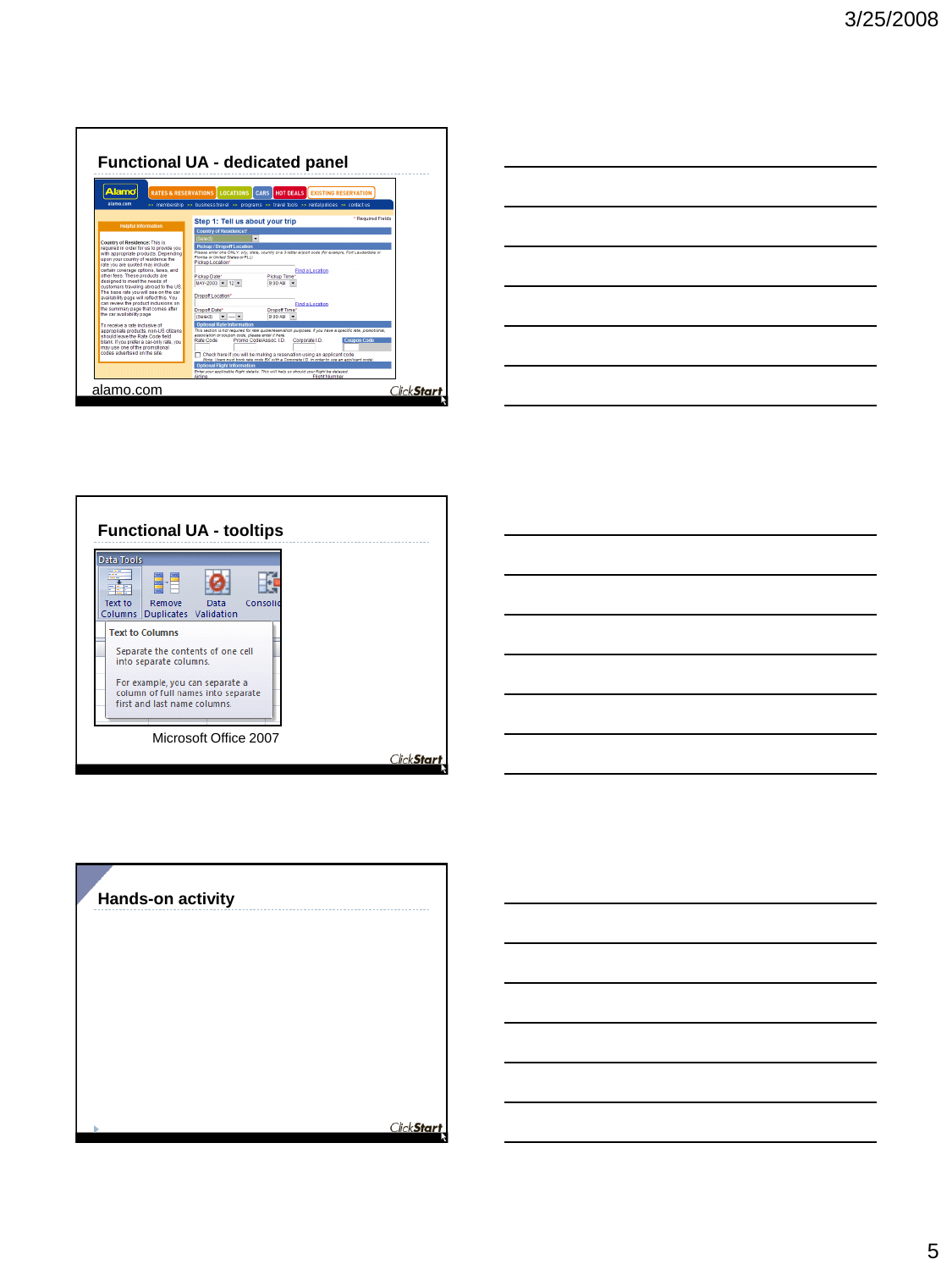### **Procedural UA - user questions**

**Task steps** "How do I complete my task?"

**High-level process** "What do I do next?"

**Expectations** "How long will this take?"

ClickStart

### **Procedural UA - best practices**

- Embed UA for most commonly-performed tasks
- Link to external help for less commonlyperformed and complex tasks
- $\triangleright$  Highlight the current step to focus the user
- ▶ Provide time estimates for longer tasks
- Position tasks within higher-level processes



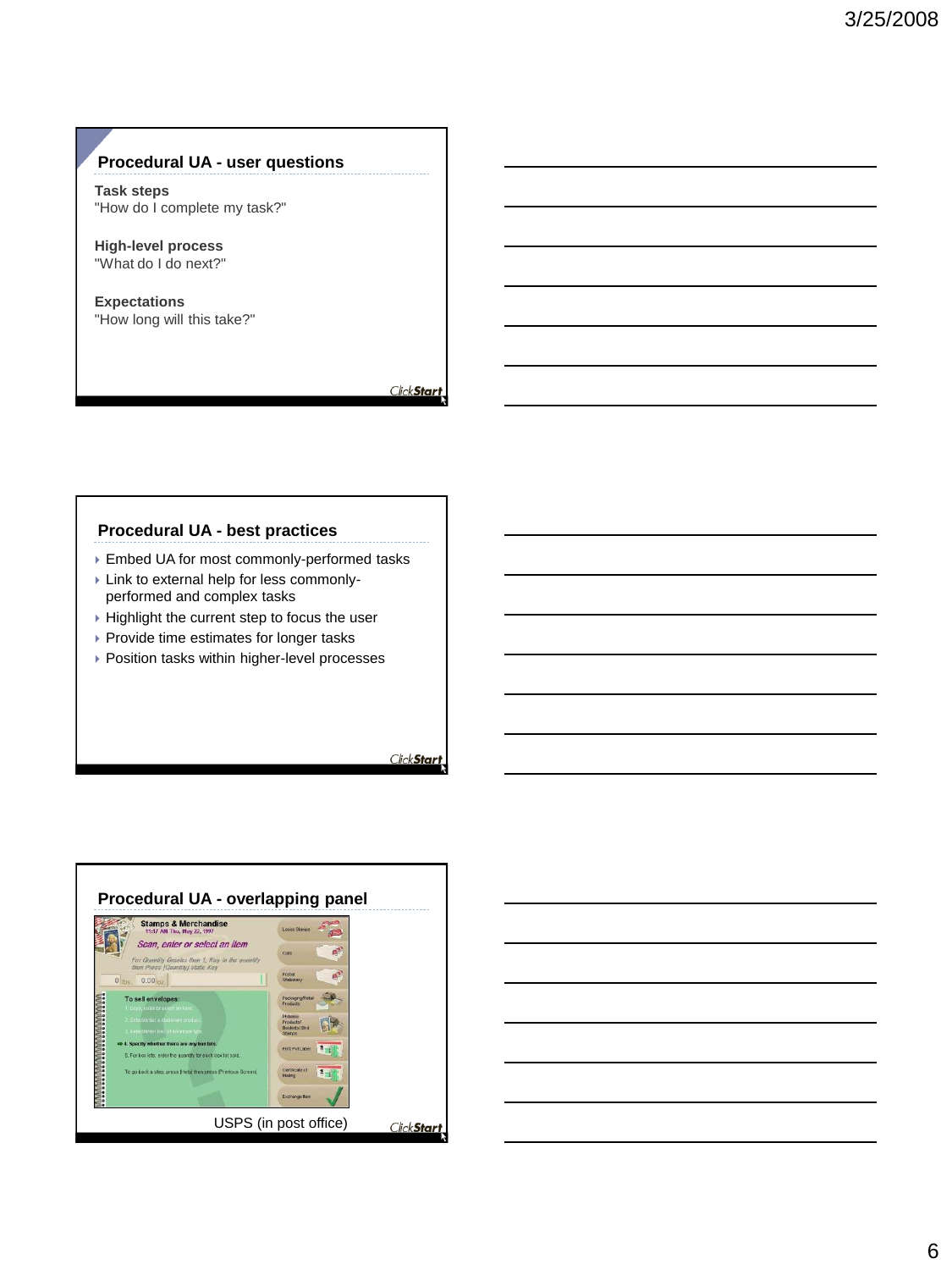|                                                                                                                                                                                                                                                         | Help<br><b>b</b> Live help |                                                                                               |
|---------------------------------------------------------------------------------------------------------------------------------------------------------------------------------------------------------------------------------------------------------|----------------------------|-----------------------------------------------------------------------------------------------|
| tions > Sell > Select a Category                                                                                                                                                                                                                        |                            |                                                                                               |
| <b>Sell: Select a Category</b>                                                                                                                                                                                                                          |                            | <b>Selecting a Category</b>                                                                   |
| Help buyers find your listing.<br>. Select the category that best describes your dent<br>. Reach more buyers by selecting two categories. (additional fees apply)<br>Search for categories<br><b>Browse for categories</b><br>sheringk bolmes<br>Search |                            | describes your hem so that<br>more buyers will find it.<br>- How to do it<br>$\sqrt{ }$ Tiggs |
| Categories: select up to two for your listing.                                                                                                                                                                                                          | % hem match                | · For better search results.<br>enter more specific                                           |
| FT DVDs & Movies > DVD                                                                                                                                                                                                                                  | 61%                        | words. For example, a<br>search for Feeton glass                                              |
| Books > Fiction Books                                                                                                                                                                                                                                   | 15%                        | vase will give you better<br>supperions than a search                                         |
| Rocks > Antiquarian & Collectible                                                                                                                                                                                                                       | $D\mathcal{L}$             | for useo.                                                                                     |
| Books > Audiobooks                                                                                                                                                                                                                                      | 6%                         | · Il possèie, avoid<br>choosing an "Other"                                                    |
| DVDs & Movies > VHS                                                                                                                                                                                                                                     | 256                        | category for example.<br>"Video Games -> Other")                                              |
| FT Books > NonSction Books                                                                                                                                                                                                                              | 3%                         | because buyers are less                                                                       |
| T Video Games > Accessories > PC Games > Other Accessories                                                                                                                                                                                              | 25                         | likely to find your item.                                                                     |
| [7] Books > Children's Books                                                                                                                                                                                                                            | 1% %                       | <b>Related topics</b><br>· Listing in Two Categories<br>· Topic Index                         |
| Save and Continue >                                                                                                                                                                                                                                     |                            |                                                                                               |

|                                                                                                 |  | <u> 1989 - Johann Stoff, amerikansk politiker (d. 1989)</u> |
|-------------------------------------------------------------------------------------------------|--|-------------------------------------------------------------|
|                                                                                                 |  | ___                                                         |
| <u> 1980 - Johann Barn, mars an t-Amerikaansk kommunister (</u>                                 |  |                                                             |
| the contract of the contract of the contract of the contract of the contract of the contract of |  |                                                             |
|                                                                                                 |  |                                                             |

### **Conceptual UA - user questions**

**Justification** "Why do you need this information?"

**Navigation** "Am I on the right page?"

**Features and limitations** "Can I save this information?"

**Goals** "What can I do with this application?"

ClickStart

### **Conceptual UA - best practices**

- Embed vital information and warnings
- Explain key tasks and why they might be completed
- ▶ Define key concepts
- Link to external help topics for background, introductory, and advanced information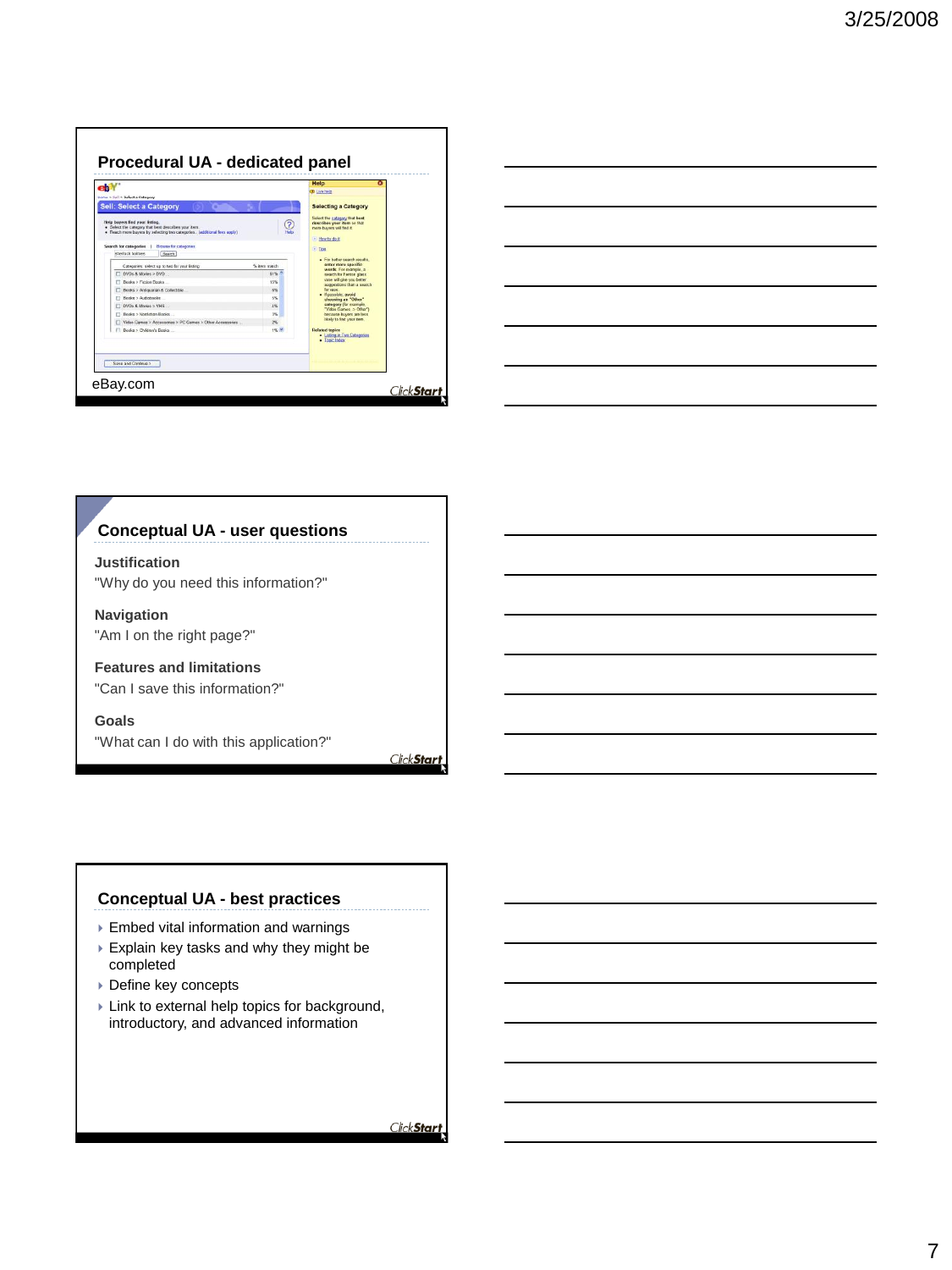









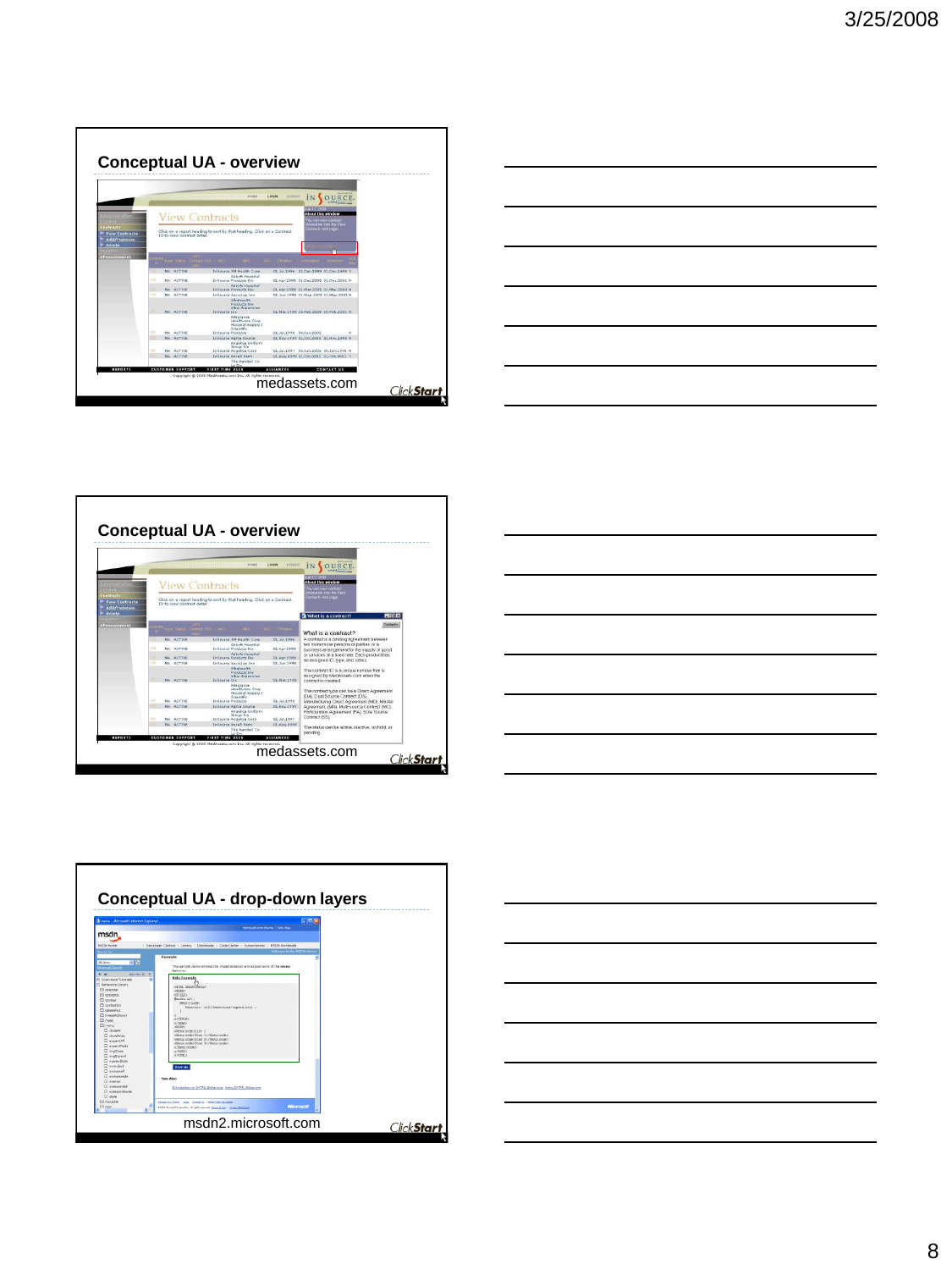| You can request e-Bills from the following payees that you've already added to your payee list. |
|-------------------------------------------------------------------------------------------------|
|                                                                                                 |
|                                                                                                 |
|                                                                                                 |
|                                                                                                 |
|                                                                                                 |
|                                                                                                 |
|                                                                                                 |
|                                                                                                 |
|                                                                                                 |
|                                                                                                 |
|                                                                                                 |
|                                                                                                 |

| a sa mga bansang pag-ang pag-ang pag-ang pag-ang pag-ang pag-ang pag-ang pag-ang pag-ang pag-ang pag-ang pag-a |  |  |
|----------------------------------------------------------------------------------------------------------------|--|--|
|                                                                                                                |  |  |
| <u> 1989 - Johann Stoff, amerikansk politiker (d. 1989)</u>                                                    |  |  |
| <u> 1989 - Andrea Andrew Maria (h. 1989).</u>                                                                  |  |  |
|                                                                                                                |  |  |

### **What is AJAX?**

- Asynchronous JavaScript
- XML XMLHttpRequest object

"Single-page experience"

### **What it means for UA**

- ▶ Single-sourced content stored in a database
- Dynamic content

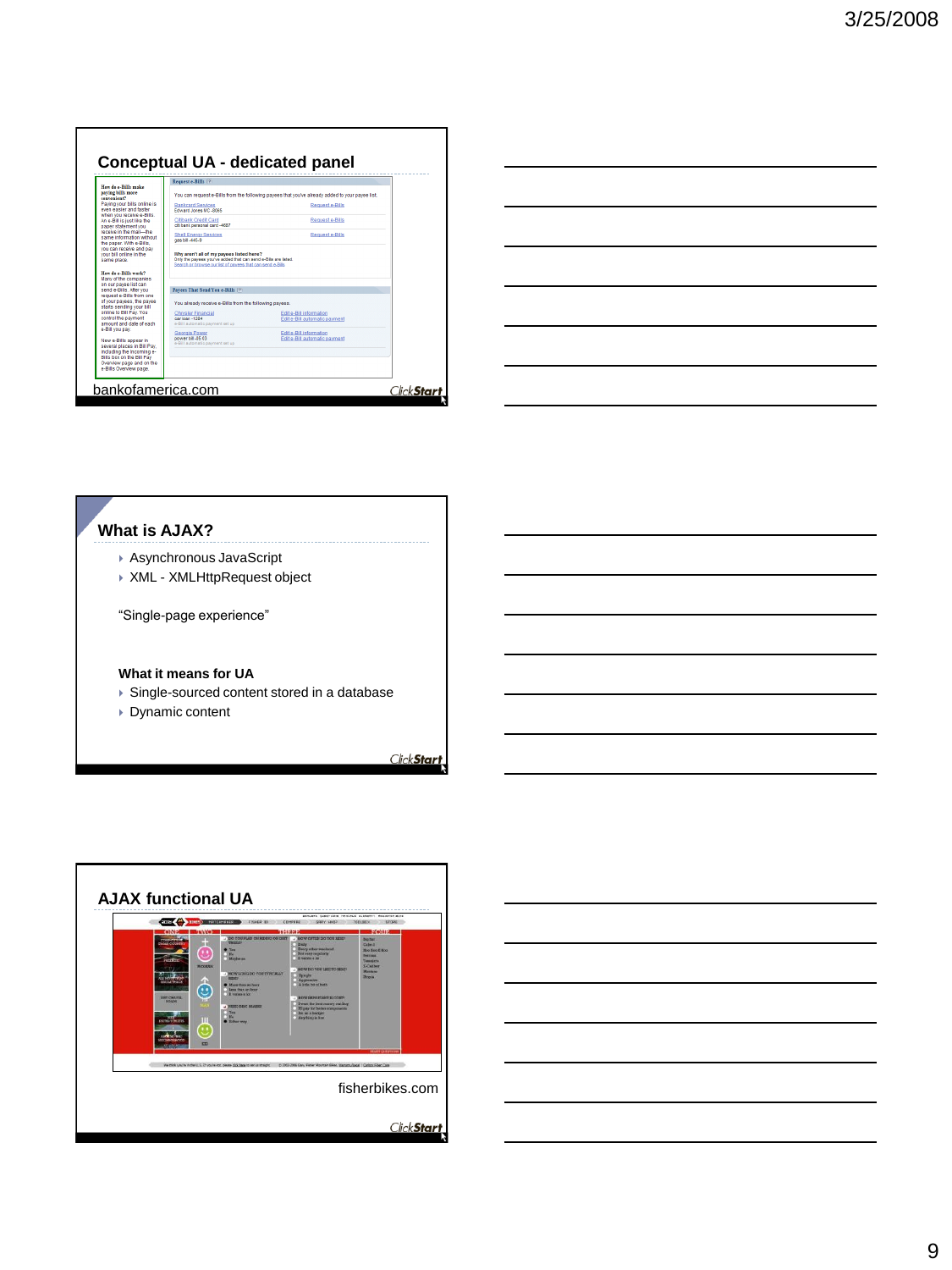









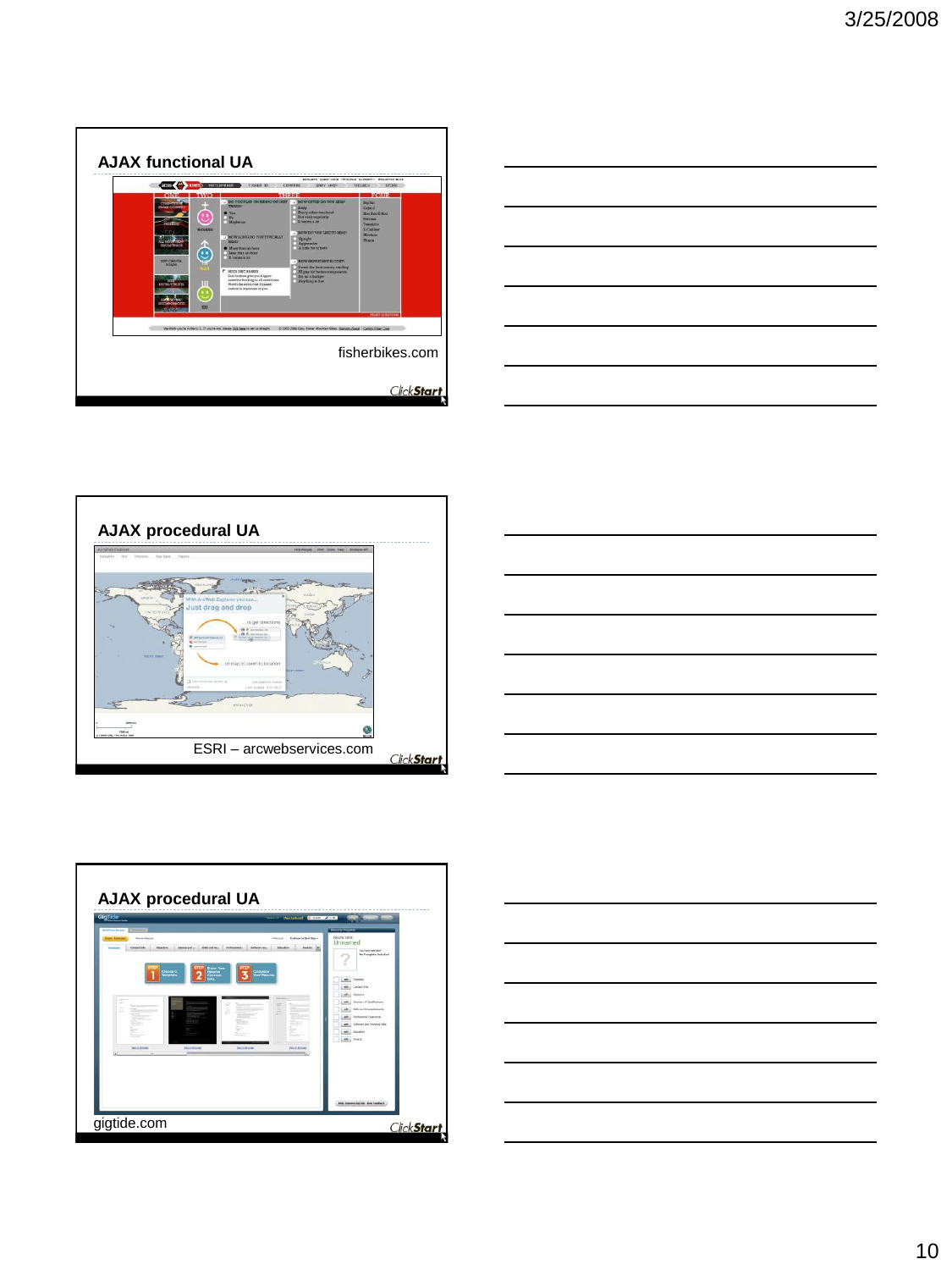









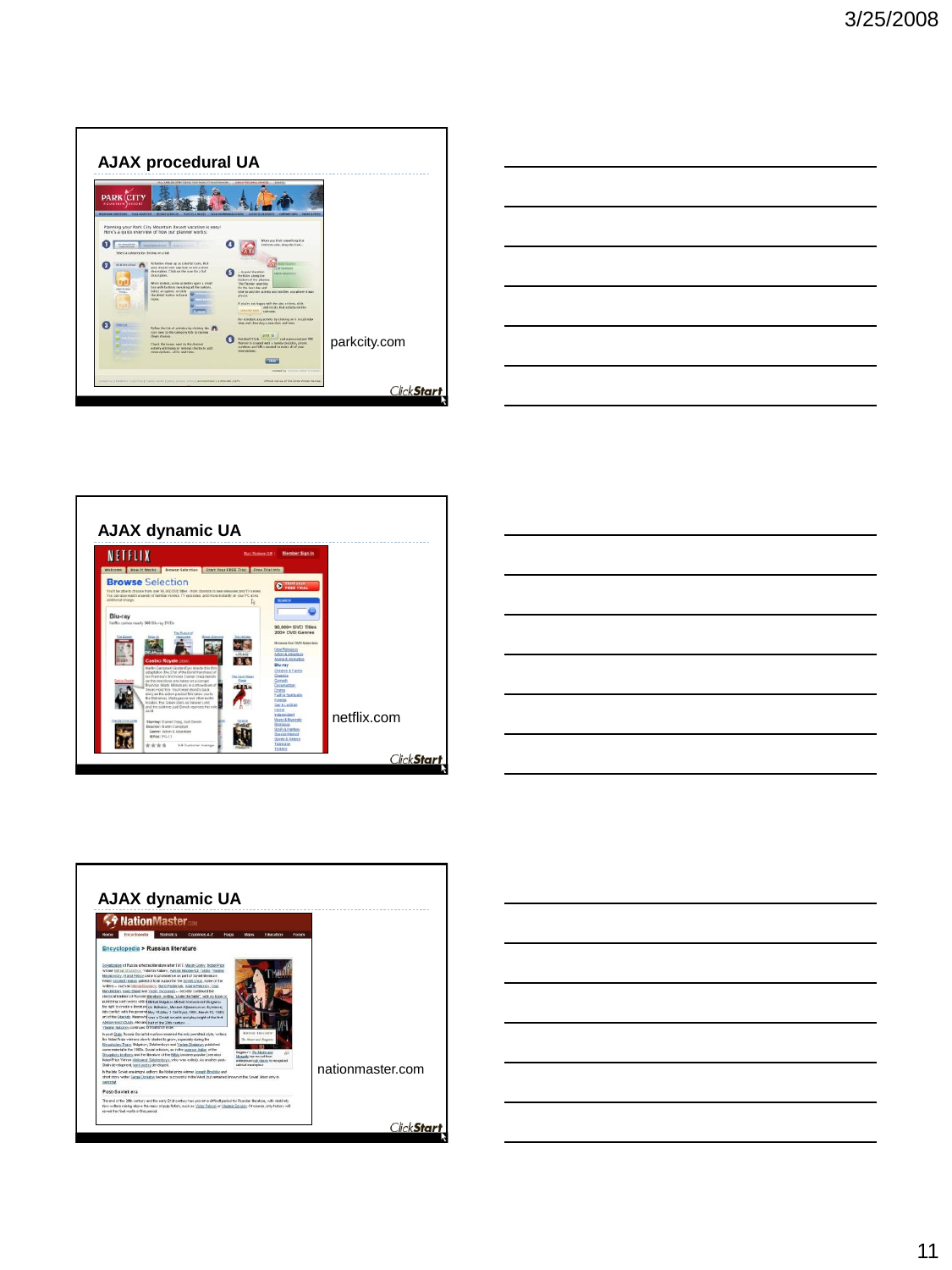### **What is Web 2.0?**

### **Social networking**

- Wikis, blogs, and social bookmarking
- Page ratings and comments





| Web 2.0 customizable UA |        |                                                                                                                                                                                                                                                                                                                                                                                                                                                                                                                                                                                                                                                                                                                                                                                                                                                                                                                                                                                                                                                                           |  |              |               |  |                     |
|-------------------------|--------|---------------------------------------------------------------------------------------------------------------------------------------------------------------------------------------------------------------------------------------------------------------------------------------------------------------------------------------------------------------------------------------------------------------------------------------------------------------------------------------------------------------------------------------------------------------------------------------------------------------------------------------------------------------------------------------------------------------------------------------------------------------------------------------------------------------------------------------------------------------------------------------------------------------------------------------------------------------------------------------------------------------------------------------------------------------------------|--|--------------|---------------|--|---------------------|
| Showing and Hiding      |        |                                                                                                                                                                                                                                                                                                                                                                                                                                                                                                                                                                                                                                                                                                                                                                                                                                                                                                                                                                                                                                                                           |  |              |               |  |                     |
|                         |        | This example demonstrates how you can easily show and hide portions of your web site in<br>response to user action. It makes use of the show-hide command.                                                                                                                                                                                                                                                                                                                                                                                                                                                                                                                                                                                                                                                                                                                                                                                                                                                                                                                |  |              |               |  |                     |
| View                    | Source | <b>Fdit</b>                                                                                                                                                                                                                                                                                                                                                                                                                                                                                                                                                                                                                                                                                                                                                                                                                                                                                                                                                                                                                                                               |  |              | ø             |  |                     |
|                         |        | place in war-ridden 16th century Japan, where a village of farmers look for ways to ward<br>off a band of marauding robbers. Since they do not know how to fight, they hire seven<br>ronin (lordless samurai) to fight for them. Kurosawa made Seven Samurai because he<br>wanted to make a real iidaigeki, a period-film that would present the past as meaningful.<br>while also being an entertaining film.<br>The Seven Samurai is widely reparded as a significant film in many respects. It is reparded<br>by many as one of Akira Kurosawa's greatest achievements, Both on a national and<br>international level, it is regarded as one of the greatest Japanese films ever made, and has<br>been declared the best Japanese movie by many organizations and polls. It is also one of<br>the few Japanese films to become widely known in the West, and is the subject of both<br>popular and critical acclaim; it consistently ranks in the top ten movies on the IMDB Top<br>250 List and was voted one of the Sight & Sound Directors' Too Ten movies in 2002. |  |              | <<< Show less |  |                     |
|                         |        |                                                                                                                                                                                                                                                                                                                                                                                                                                                                                                                                                                                                                                                                                                                                                                                                                                                                                                                                                                                                                                                                           |  | backbase.com |               |  | Click <b>Star</b> t |

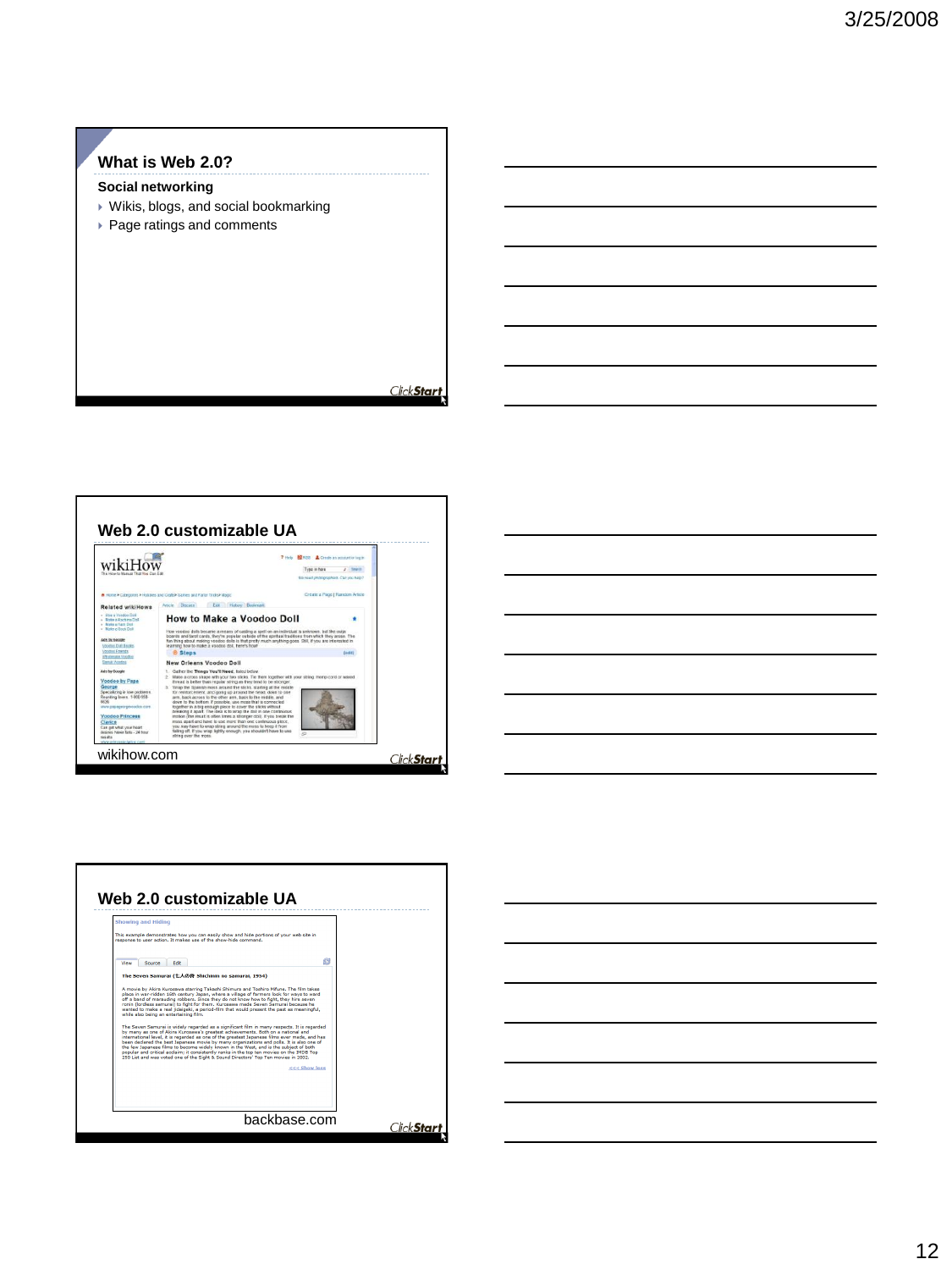



#### **Web 2.0 customizable UA resources**

- backbase.com
- PHP-Learn-It.com
- editinplace.org
- tool-man.org/examples/edit-in-place.html



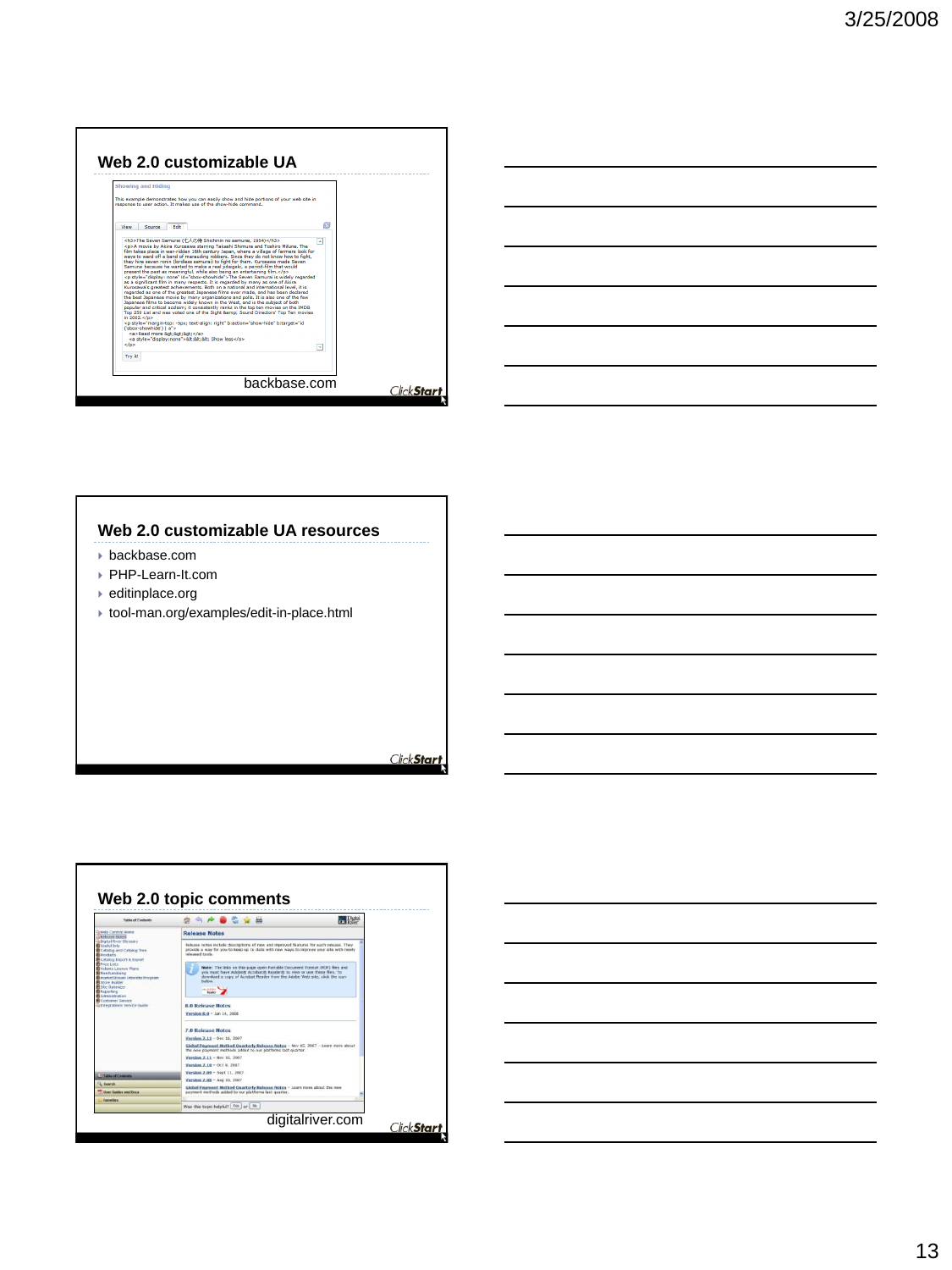









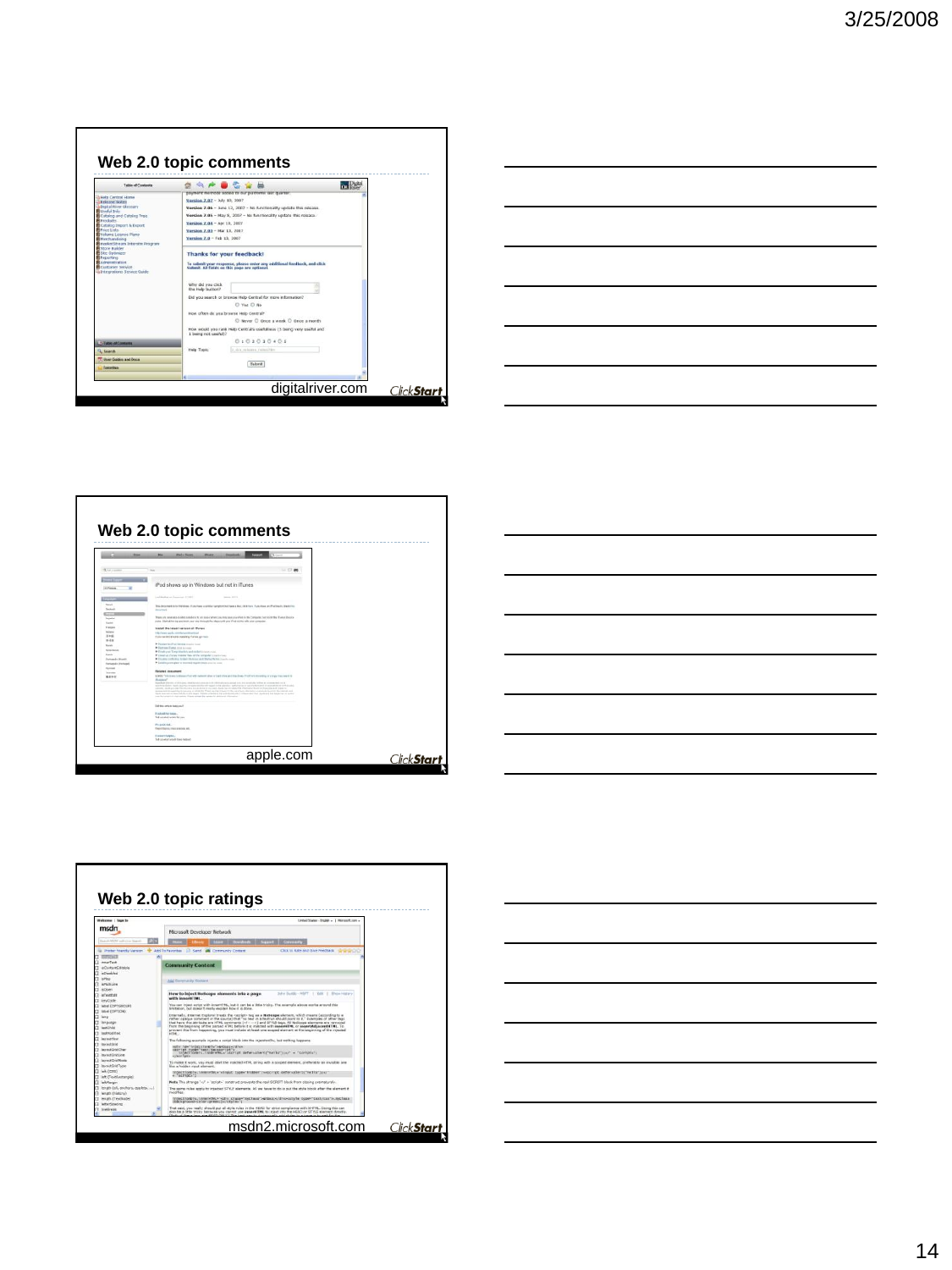### **Web 2.0 rating system resources**

- www.codeproject.com/KB/aspnet/RatingDemystifiedAjaxWay.aspx
- www.progressive-coding.com/tutorial.php?id=6
- www.masugadesign.com/the-lab/scripts/unobtrusive-ajax-star-rating-bar
- www.hotscripts.com/Detailed/62822.html

ClickStart



### **Creating context-sensitive embedded UA**

Can be created for fields or pages

Can be created using:

- ▶ DIVs or spans
- iFrames
- AJAX

Each context-sensitive element needs an ID JavaScript method: getElementById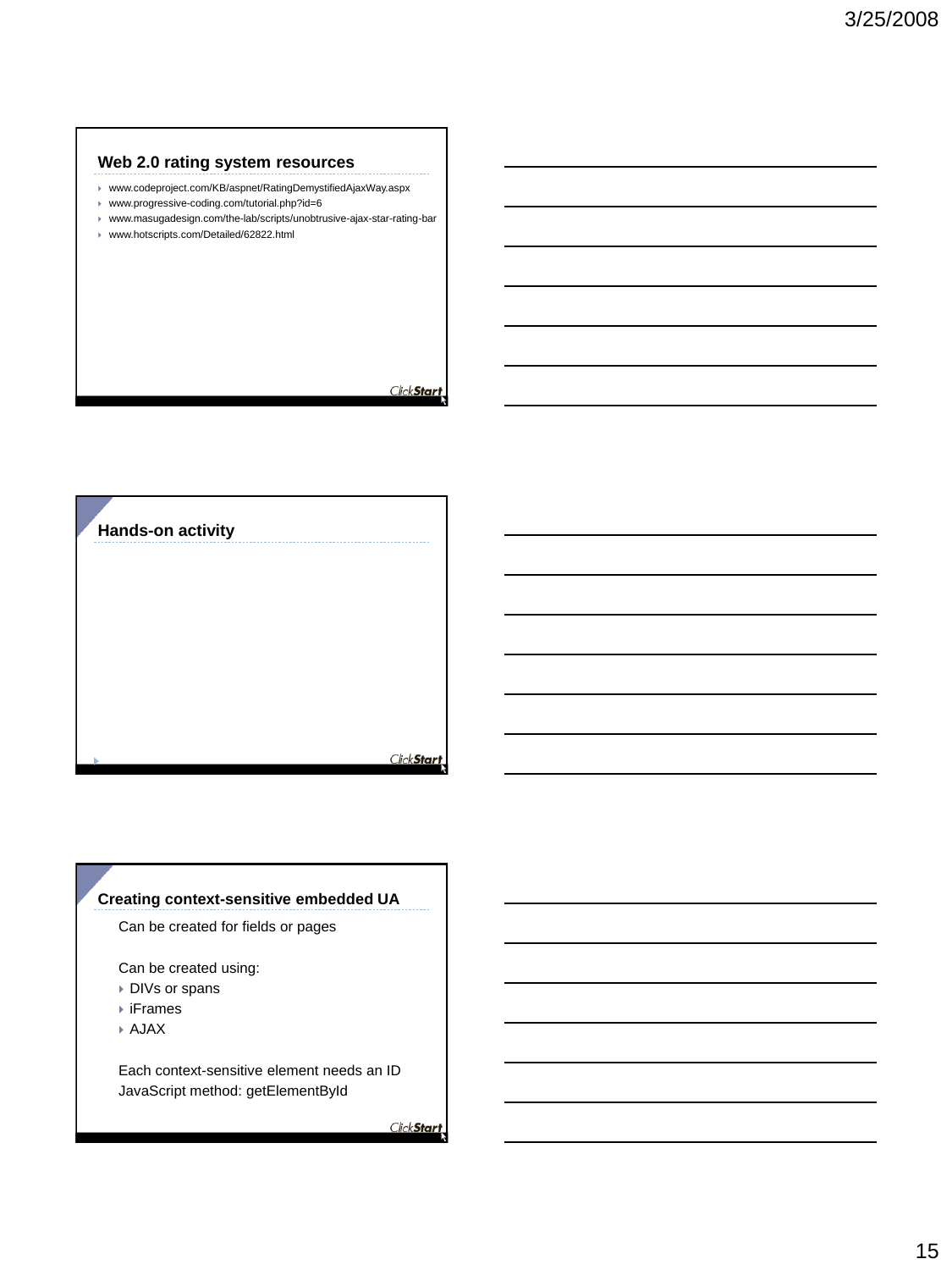| My Application - DIVS example | <b>Show tips</b> |
|-------------------------------|------------------|
| <b>Create Project</b>         |                  |
| Project Number:               |                  |
| <b>Description:</b>           |                  |
| Start Date:                   |                  |
| <b>Completion Date:</b>       |                  |
| Priority:<br>$1 -$            |                  |
| Tasks:                        |                  |
| Submit Project                |                  |
|                               |                  |
|                               |                  |
|                               | Requestor:       |



|                                 | My Application - DIVS example                        |                       | Hide tips |                                                                                                                     |
|---------------------------------|------------------------------------------------------|-----------------------|-----------|---------------------------------------------------------------------------------------------------------------------|
| Create project<br>View projects | <b>Create Project</b>                                |                       |           | When should I create a new                                                                                          |
| /iew schedule<br><b>Search</b>  | <b>Project Number:</b><br>Description:               |                       |           | project?<br>You should create a new project for<br>each billable task. Some clients<br>will have multiple projects. |
|                                 | Start Date:<br><b>Completion Date:</b><br>Requestor: |                       |           | Should each team member use<br>their own project?                                                                   |
|                                 | Priority:<br><b>Tasks:</b>                           | $1 -$                 |           | Multiple team members can use<br>the same project.                                                                  |
|                                 |                                                      | <b>Submit Project</b> |           |                                                                                                                     |



### **Opening embedded UA - divs**

#### **Embedded UA**

<div id="helpPane">*UA content*</div>

### **JavaScript Code**

function toggleUA() {

if (document.getElementById('helpPane').style.display=="block") { document.getElementById('helpPane').style.display = "none"; } else {

document.getElementById('helpPane').style.display = "block"; } }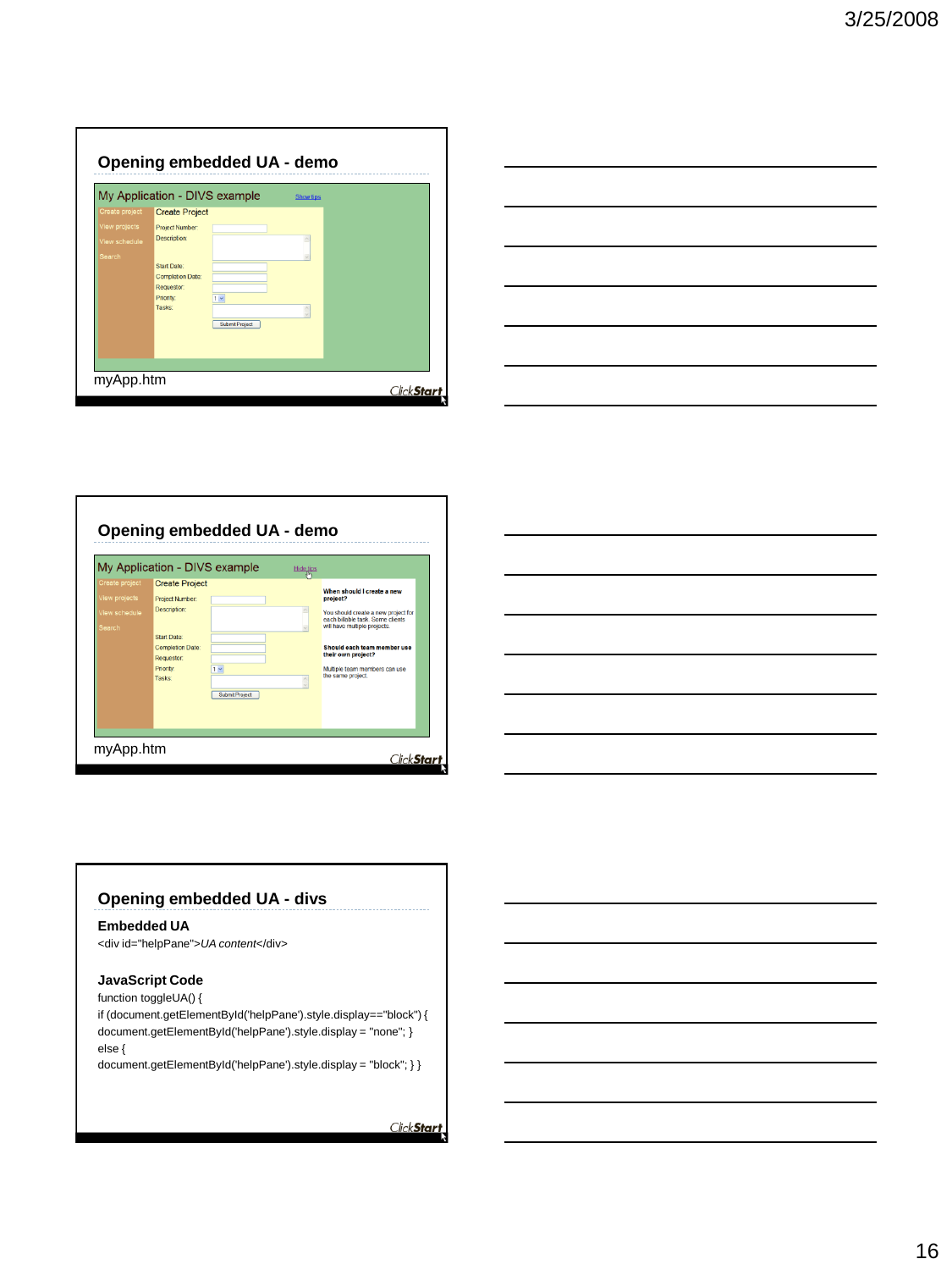### **Opening embedded UA - iFrame**

#### **Embedded UA**

<div id="helpPane">*<iframe src="h\_myApp.htm"></iframe>*</div>

#### **JavaScript Code**

function toggleUA() {

if (document.getElementById('helpPane').style.display=="block") { document.getElementById('helpPane').style.display = "none"; } else {

document.getElementById('helpPane').style.display = "block"; } }

ClickStart

### **Opening embedded UA - AJAX**

**Embedded UA**

<div id="helpPane></div>

### **JavaScript Code**

function toggleUA() { if (document.getElementById('helpPane').style.display=="block") { document.getElementById('helpPane').style.display = "none"; } else { xmlhttp.open("GET", "h\_myApp.htm",true); xmlhttp.onreadystatechange=function() { if (xmlhttp.readyState==4) { document.getElementById('helpPane').innerHTML = xmlhttp.responseText; document.getElementById('helpPane').style.display = "block"; } } xmlhttp.send(null) } }

ClickStart

### **Opening embedded UA - AJAX**

```
JavaScript Code to use XMLHttpRequest
var xmlhttp=false;
/*@cc_on @*/
\sqrt{2} (\omega jscript_version >= 5)
try {
 xmlhttp = new ActiveXObject("Msxml2.XMLHTTP");
} catch (e) {
 try {
 xmlhttp = new ActiveXObject("Microsoft.XMLHTTP");
 } catch (E) {
 xmlhttp = false;
 } }
@end @*/Click Start
```
17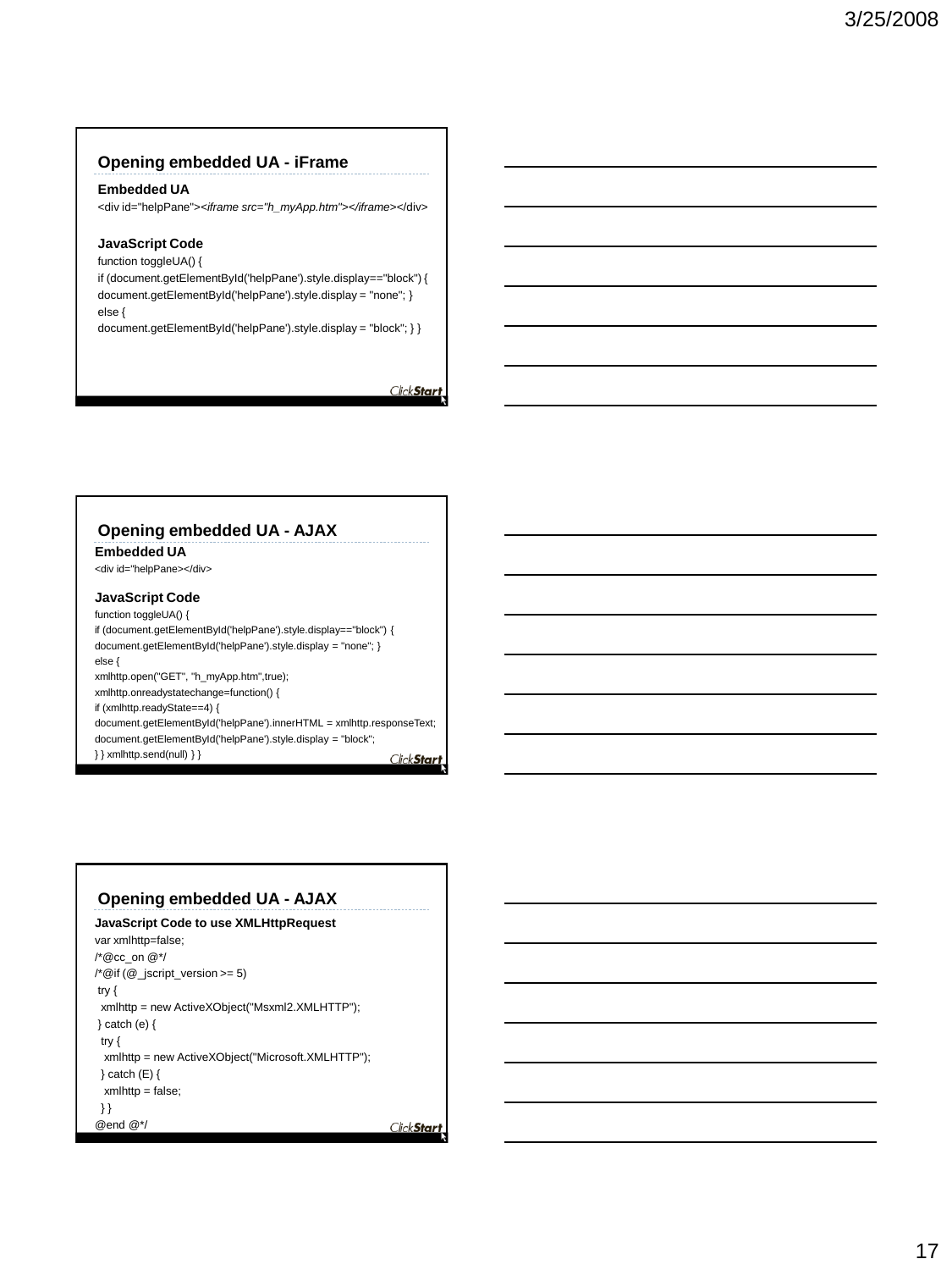### **Context-sensitive embedded UA resources**

- www.clickstart.net
- www.codeproject.com/KB/ajax/ContextSensitiveHelp.aspx
- www.notesoncode.com/articles/2007/06/building-a-customajax-control-extender/

ClickStart

**Hands-on activity**

ClickStart

### **Example embedded UA sites**

**General** monster.com

### **Procedural UA** eBay.com

### **Field-level UA**

eloan.com nationalcitymortgage.com movielens.com alamo.com

**Conceptual UA** msdn2.microsoft.com bankofamerica.com

medassets.com